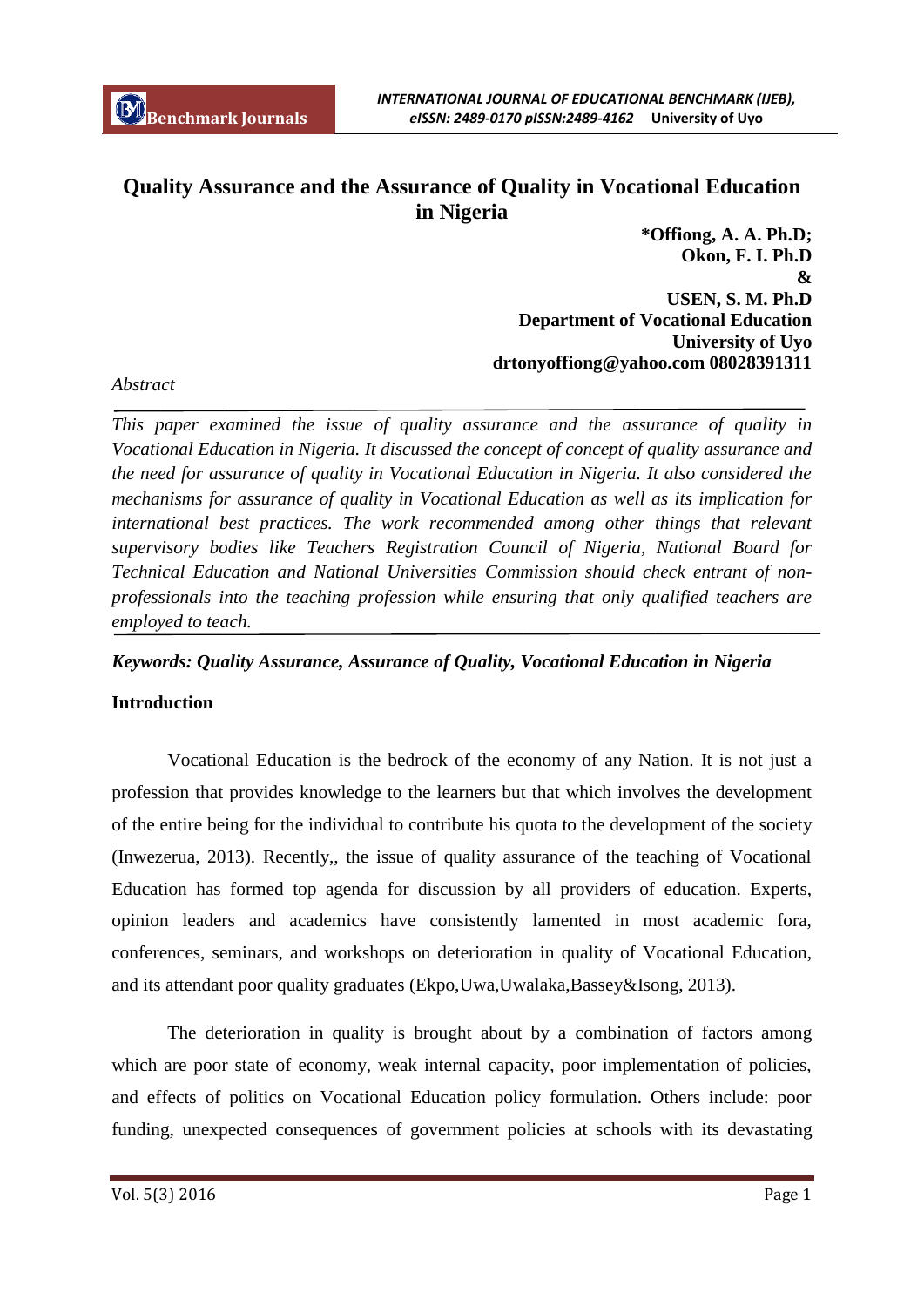effects on the quality, poor administration and supervision, inadequate teaching facilities, staff development, poor and inconsistent emoluments as well as poor quality teachers.

Vocational Education through such units as Agricultural Education, Business Education, Computer Education Home economics Education and Technical Education is regarded as one of the most veritable instruments for political, social, cultural and economic development in every society achieved through teaching. It is a dynamic instrument of change. Vocational Education teaching involves the application of methods in the arrangement of learning experiences to help a learner achieve a desirable change in behaviour, and by extension, a change in the society. Nigeria as a nation strives to ensure that qualitative Vocation education is delivered to its citizens in line with the Nation's philosophy of education as reflected in the National policy on Education (FRN, 2013). The document states that education in Nigeria is adopted as an instrument "par excellence," for effecting national development and growth so as to produce citizens that are dynamic, both in thought and deeds, self-sufficient, effective, united and show civil responsibility. Thus, there should be quality assurance in the teaching of Vocational Education courses..

Quality means conforming to a standard, and standard here refers to the level of excellence or adequacy aimed at expected improved productivity, competitive position and reduce (Ekpo, 2013). It is a truism that the government alone cannot shoulder the high cost of qualitative Vocational Education for her citizens. Hence, the government encourages the participation of voluntary individuals. The government however in a bid to sanitize and ensure that some measures of quality control are put in place in the educational system, took a step further to state its determination to regulate the establishment of schools, supervision and inspection on regular basis to enhance and ensure conformity to stipulated standards (FRN, 2013). Quality assurance is therefore the measure of attaining desirable levels of accountability in the educational institutions.

The concept of quality assurance could be viewed from two perspectives: internal and external control measures as well as checks and balances by regulatory agencies (Enahowo, 2013). The State Secondary Education Board(SSEB), State Technical Education Board(STEB),National Board for Technical Education(NBTE) and the National Universities commission (NUC), were established as administrative unit charged with the responsibility of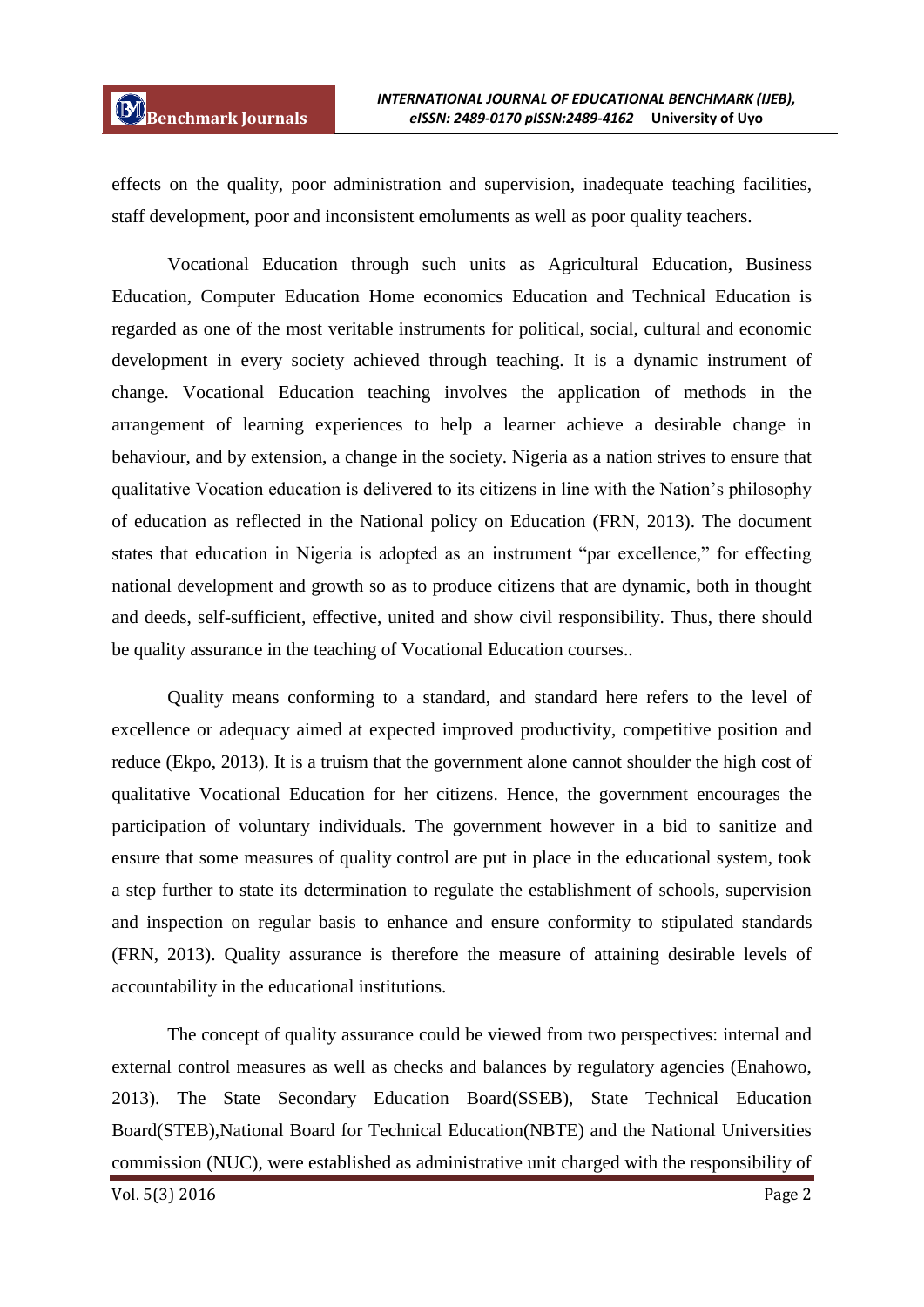ensuring orderly development of educational institutions at different levels, maintenance of its high standards and ensuring that it is adequately funded (Uwah, 2013).

Investment in education is a viable condition for positive change to take place in the society. This is why the quality of Vocational Education especially at higher levels is hinged on ground teaching, learning, research and production of qualified skilled personnel who are needed for national development (UNESCO, 2002). This simply mean that the value of education at all levels must be qualitative. Quality assurance in Vocational Education can only be achieved by assurance of quality through quality assurance mechanisms. Fadipe (2000) asserted that quality of inputs influences to a large extent the quality of output. It is against this background that this paper sets out to examine quality assurance vis-a-vis the assurance of quality in Vocational Education in Nigeria.

### **Concept of Quality Assurance**

Quality assurance was first used in the western world as a proof that a product meets certain acclaimed standard (quality). The purpose was intended to build consumer confidence on the products. The term quality is a loose concept, which can be measured only in line with ascribed indices (Ijeoma & Osagie, 2005). It is a guarantee which implies that all necessary precautions have been taken to produce certain products to meet the needs, expectations and satisfaction of consumers.

Quality assurance was developed in the 1950s and 1960s as a business methodology (Ekpo,et.al., 2013). Quality here was seen as a judgmental concept which helps the consumer to differentiate one product from another. Such judgment was usually made by a consumer, and this helps him to determine whether to continue to patronize a particular manufacturer or not. In Nigeria the body charged with the responsibility of quality assurance in consumer goods is National Food and Drug Administration and Control (NAFDAC) while for service provision in both public and private sectors, it is Service commission (SERVICOM). For telecommunication it is National Telecommunication Commission (NCC) that is charged with that responsibility. However, although such bodies like National Universities Commission (NUC), Teachers Registration Council of Nigeria(TRCN), National Board for Technical Education(NBTE), National Commission for Colleges of Education (NCCE) exist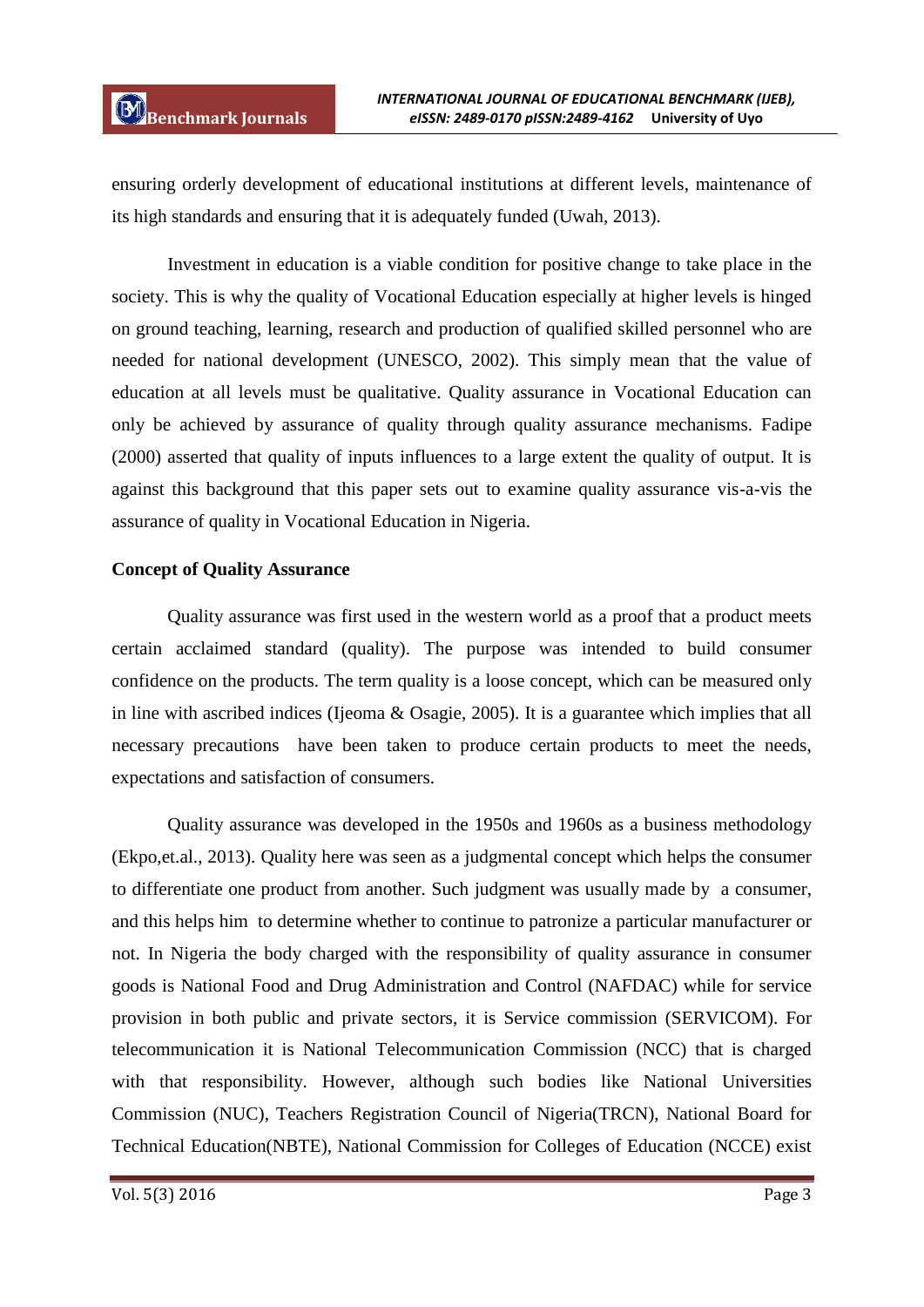,except for NUC the efficiency of the other bodies in ensuring quality service delivery in Technical Vocational Education and Training programme is suspect judging from the way these programme is run particularly at the Colleges of Education and Technical colleges. This therefore leaves quality of Vocational Education service delivery rather porous. In the teaching of Vocational Education, quality assurance is relatively a new concept. The key rationale for quality assurance vis-à-vis assurance of quality in Vocational Education is the need to match programmes with industrial requirements for man power development. Recently, the teaching profession like other professions has been affected by globalization, where quality has become a yardstick by which the standard of teaching/learning as well as the programmes run (curriculum) are determined.

In most countries of the world, ascertaining quality has been a continual practice, where there is regular peer review of curriculum quality. The quality of global education and the need to compare the standards of one country's education system with another has therefore brought more emphasis on quality assurance. Ijeoma and Osagie (2005), conceptualized quality assurance as the concern that certain accepted criteria of minimum standards should be achieved in the production of goods and services. This means certain techniques and procedures that ensure quality of products are put in place. By this every product or outcome of an industry is a function of a variety of activities or inputs, assumed to have a value added effect on the initial input into the process.

Accordingly, Uwa (2013) opined that quality assurance involves the provision and maintenance of the conditions determined to guarantee a high standard of the outcomes and products of education. Quality assurance is the guarantee of confidence and certainty by a programme of study given by an institution that standards and quality are being maintained and enhanced (Esib, 2005). By this conceptual understanding, it can be said that the emphasis on quality assurance is the training of personnel to enhance their performance in work places. Efue (2005) see quality assurance as a holistic term which applies also to education as an entity. This implies that all the various activities are put in place to produce quality products and services. Akpan (2005) opined that quality assurance in any educational institution is the pre-eminence and special features that make the institutions distinct from others.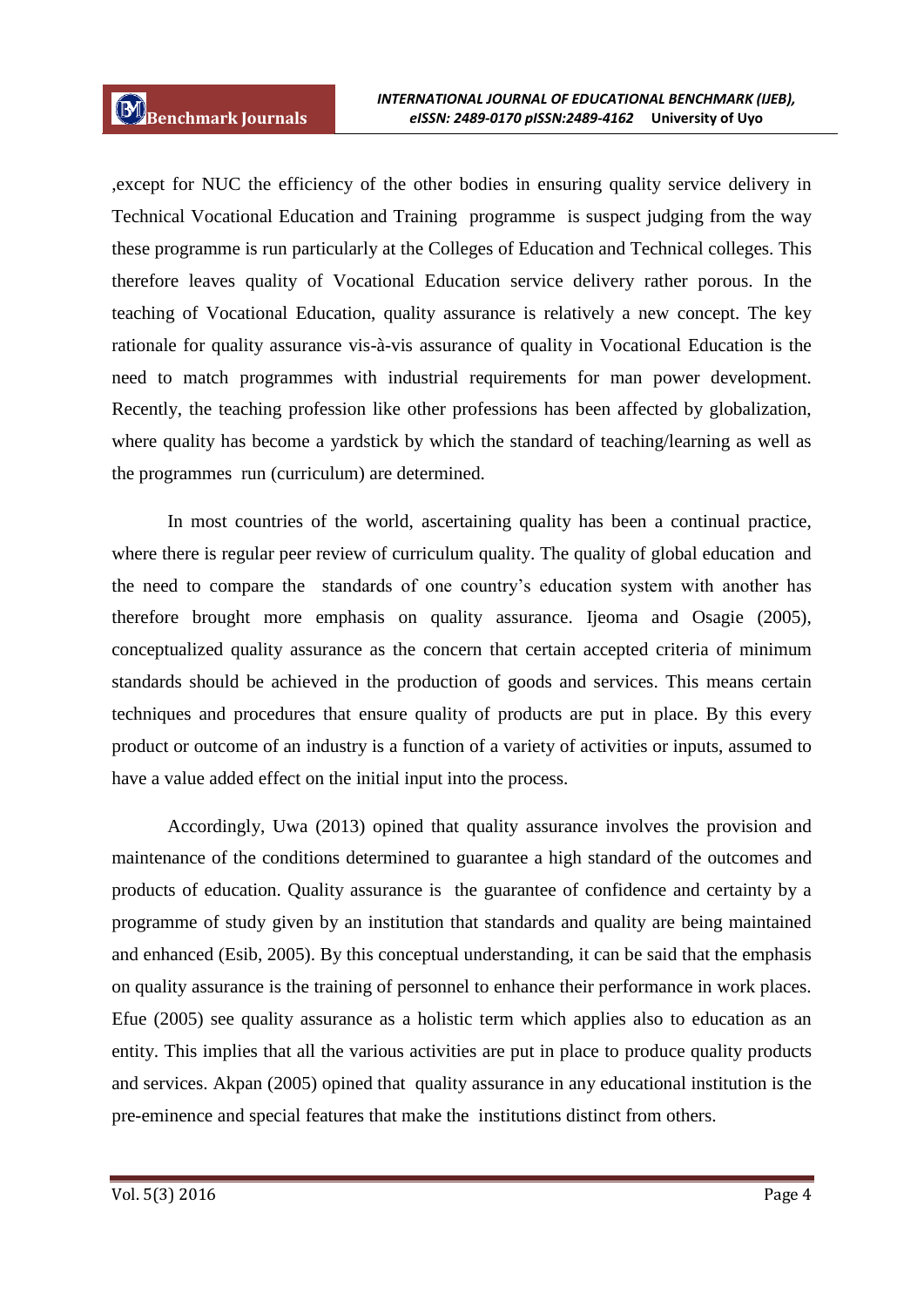According to UNESCO, quality is multi dimensional and embraces all functions and activities of an educational institution including academic programmes, research and scholarship, staffing, students, buildings, facilities, equipment, services to the community and the academic environment. The philosophical objective behind quality assurance in Vocational Education is government's decision to train individuals to achieve competency in a given area of industrial production function. The recent concept of quality assurance therefore is the ability of educational institutions to meet the need of the user of manpower, in relation to the quality of skills acquired by their products.

Quality assurance is about what people at different levels or units of the organization contribute to the accepted standard of product quality (Ijeoma and Osagie, 2005). This involves a coordinated quality assurance system with four pillars that support the quality process in any organization. These pillars relate to Management participation and attitude, Professional quality management, Employee participation, and Recognition.

These pillars support the quality improvement process that makes for customers' satisfaction, internal and external welfare control system and achievement of organisational goals. Quality assurance in Vocational Education can be related to the business concept of Total Quality Management (TQM) which is a philosophy of managing an organization in a way which enables it to meet stakeholders needs and expectations efficiently and effectively without compromising ethical values. Quality assurance vis-à-vis assurance of quality make quality improvement the institution's goal. Ekpo,et.al., (2013) suggested that TQM models should be linked to the institutions with modifications. Specifically, the models should be appropriately linked to the institution's mission, culture, strengths and weaknesses, its opportunities and threats.

A strategic implementation framework is vital to the success of quality and its workability efforts. In Vocational Education, the implementation of (TQM) should begin with a quality policy statement and the establishment of an organizational framework for both managing and encouraging the involvement of all parties in attaining quality through teamwork. It is important that all workers be trained in quality assurance methods. It is equally important that evaluation be done at all levels including consumers perception. Many sectors of the Nigerian economy such as Telecommunications as well as Food and Drugs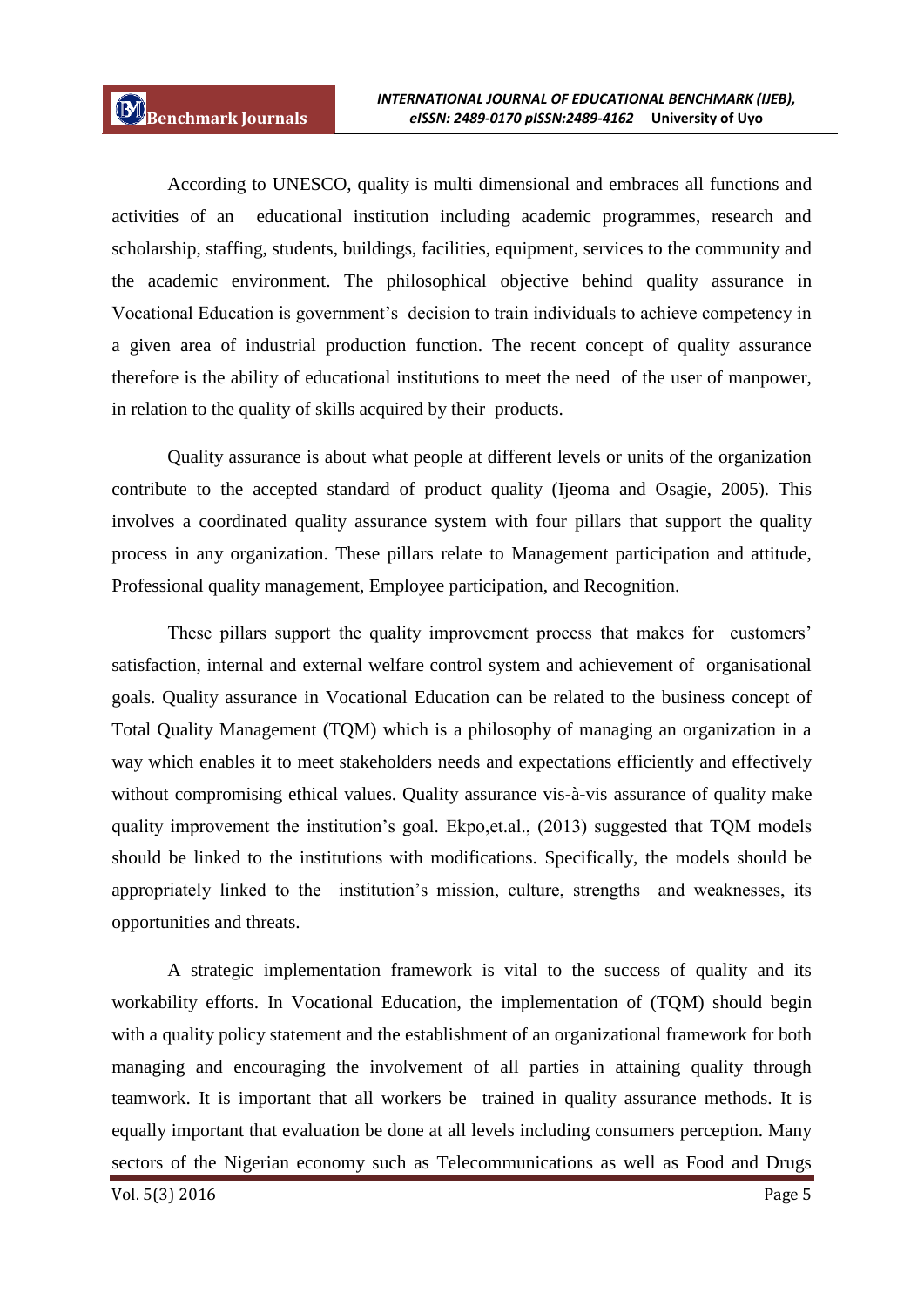have already achieved success from their quality improvement programmes. The TQM philosophy has been found to be effective in solving many problems including low staff morale (as is the case in Vocational Education), low student performance, class cutting and student failure.

However, some benefits accruing from quality assurance and assurance of quality in Vocational Education include attitudinal change and team work from all stakeholders as well as a mentality that accepts and sees the students and other stakeholders (Parents) as deserving the best possible services. The teaching from literature that the teaching profession cum educational institutions as well as businesses and industries can benefit from TQM principle as they strive to improve quality and cost effectiveness of their operations.

### **Quality Assurance and Vocational Education in Nigeria**

In Nigeria, quality assurance in other sectors is planned and systematic, and it is implemented to ensure that a product or service is improved. Moja (2005), maintained that, it is the systematic monitoring of processes and an associated feedback which confers error prevention and assures quality. This demands an x-ray of the indicators of quality assurance in Vocational Education such as quality of instruction and learning, laboratory and workshop facilities, library facilities, quality of teachers, student : teacher ratio, teaching facilities, staff quarters, staff development, school environment, emoluments as well as funding and their implication on Vocational Education in Nigeria which from experience has left much to be desired. To this end, it is imperative for the operatives of Vocational Education to ensure that workshops and laboratories are adequately equipped with functional machines, tools and equipment.Also that school farms are established for crop and livestock production, functional computers are installed in the computer laboratories while Home economic Education laboratories are well equipped all in an effort to assure quality instructional delivery in schools, colleges and Universities. Otherwise skill acquisition by students will be compromised.

In the contemporary world, developing and reviewing the curricula should be a regular process. The school system at all levels should review their curricula every two or three years in order to ensure that the content of their teaching reflects the rapidly advancing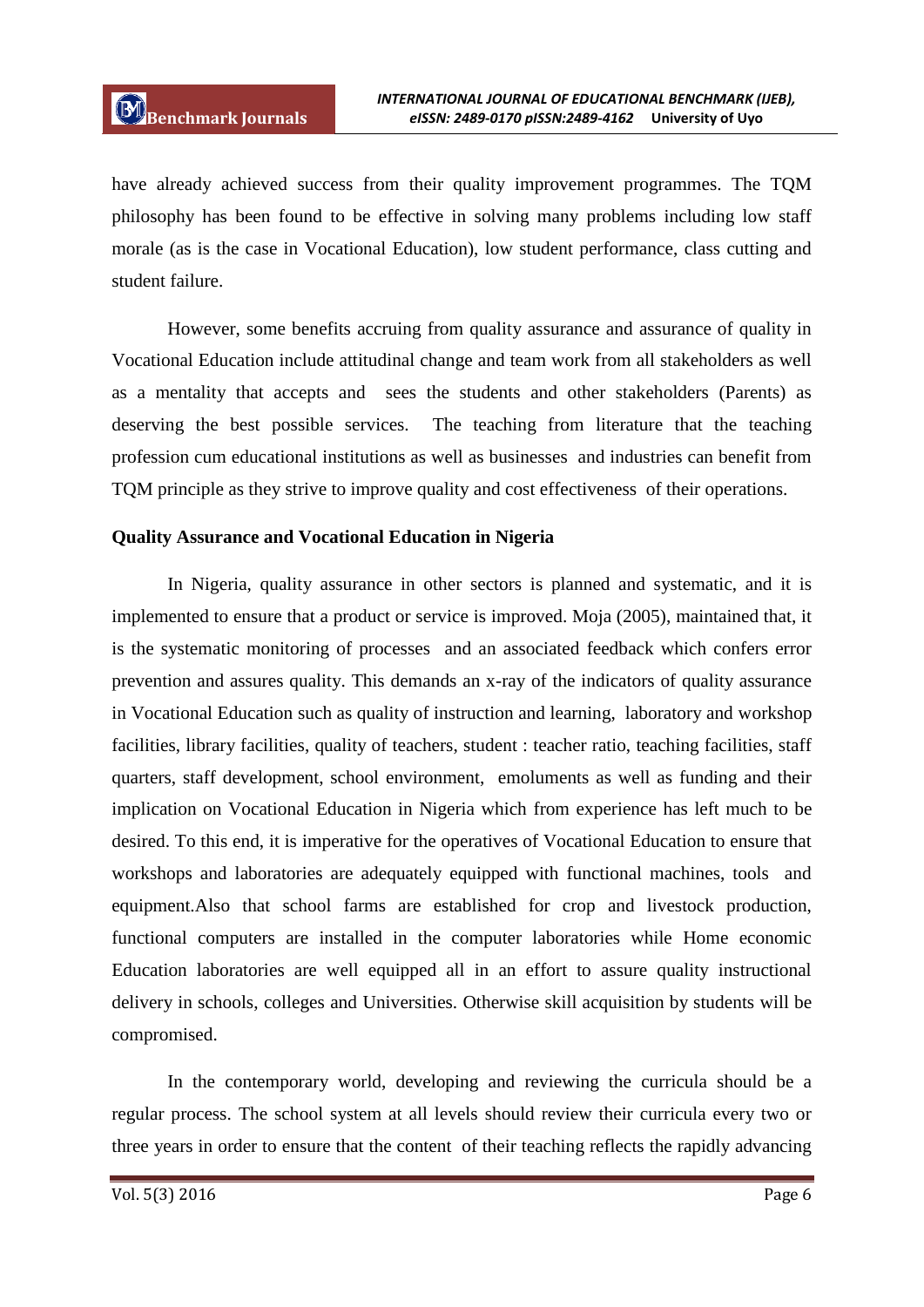frontiers of technological knowledge. This however is not the case in our Vocational Education departments and Technical colleges in Nigeria. According to Offiong,(2007) a look at most public primary, secondary and tertiary institutions today still pictures the use of traditional chalk and talk teaching methods with no bearing on contemporary curricula need of practicals to enhance effective teaching and learning process for skills acquisition. This is contrary to the situation in developed nations that deploy advanced technology in knowledge dissemination such as e-learning, video conferencing etc., (Khawas, 2000). This has far reaching effects on Vocational Education. For instance, William (2004), pointed out that there are observable limited success to students' performance in higher educational level, as bordering on low level of curricula innovation and pedagogical issues while NUC (2002) highlighted the high drop out rates of students at the universities in Kano, Maiduguri and Owerri. These dropout rates were attributed to poor quality issues related to curricular, pedagogical and other institutional factors.

# **Mechanisms for Assurance of Quality in Vocational Education**

To ensure assurance of quality in Vocational education there is the need to consider certain mechanisms such as:

# **Establishment of Autonomous Supervisory Body**

Lofty ideals of the teaching profession which are relevant for all times and all places, are possible through assured system of quality education at all levels. Based on insights from United Kingdom as a developed as well as in developing countries, what is needed in Nigeria, is an institutional mechanism for monitoring various aspects of Vocational Education against established norms. A watch -dog body is necessary to ensure quality as well as define benchmark against which to judge. Standards and quality such a body could be set up by the government. But to be effective, it should be autonomous and have universal acceptability and credibility (Ijeoma & Osagie, 2005).

# **Implementation of Enabling Policy Guidelines**

Strict implementation of enabling policy guidelines for the operation of Technical Vocational Education and Training in Nigeria is needed to assure quality of her Vocational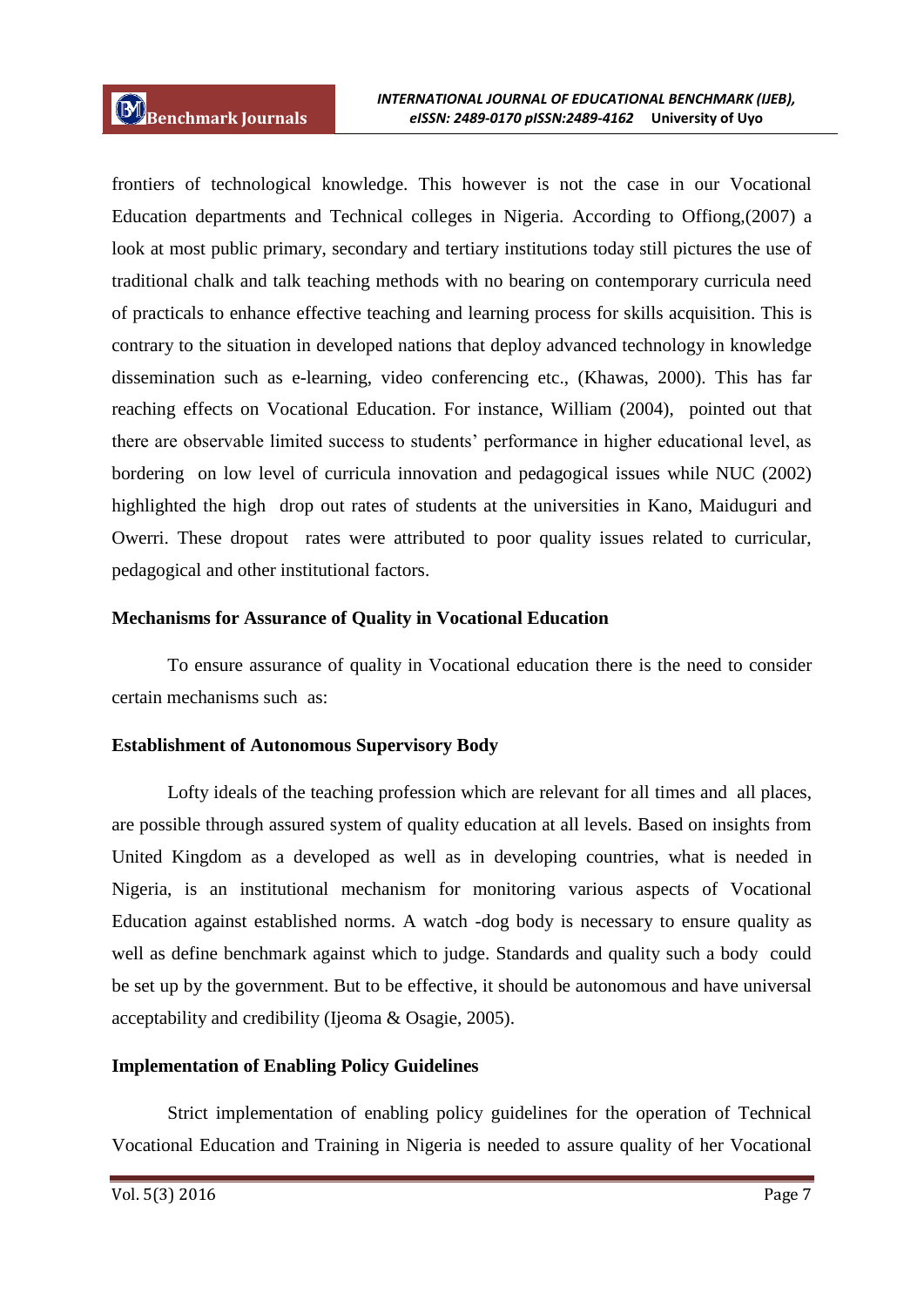education. The NUC, for example, in an effort to maintain quality assurance in the university system, puts in place enabling policy guidelines. These include accreditation guidelines for various disciplines offered in the Nigerian Universities, visitation of programmes after every fiver years by peer review panel to determine full, interim and/or derived accreditation. Other measurable ingredients of quality assurance at this level include academic staff of 20 parent as professors, 35 percent as senior lecturers, and 45 percent in the lower cadre, curriculum, non-teaching staff, facilities, programme, finances, as well as employer rating.

# **Student -Teacher Ratio**

At the secondary level, areas of quality assurance in Vocational Education include standardization, working conditions, controlled quality of teachers; student-teacher ratio, administration/supervision and funding. A good student-teacher ratio of 30:1 that takes cognizance of available instructional facilities would enhance quality output of instructional delivery. However, the Ministry of Education and the Secondary Education Board through their inspectorate divisions, part of whose duty should be to ensure standard in this regard appears handicapped in this direction because today, As ascertained by Offiong, Usoro & Akpanobong, (2016) although there is population explosion in student's enrolment, occasioned by the declaration of free education there has not been a commensurate political will by the Nigerian government to employ enough teachers as well as build new structures. This has resulted in overcrowded classrooms with inadequate student-teacher ratio.

### **Controlled Entrant of Non-Professionals**

At the tertiary level, National Board for Colleges of Education set standard in Colleges of Education through accreditation of programmes, while the Nigerian Universities Commission does same for the faculties of Education in Universities. Yet at all levels, this notwithstanding, members of these bodies are not involved in recruitment of teachers. In doing this no standard is set in the recruitment of instructors particularly at the post primary and tertiary levels of education where non-education graduates are often employed to teach in the Secondary Schools, Colleges of Education and Universities. This is an aberration when compared to other professions like medicine and law. A teacher for instance, has never for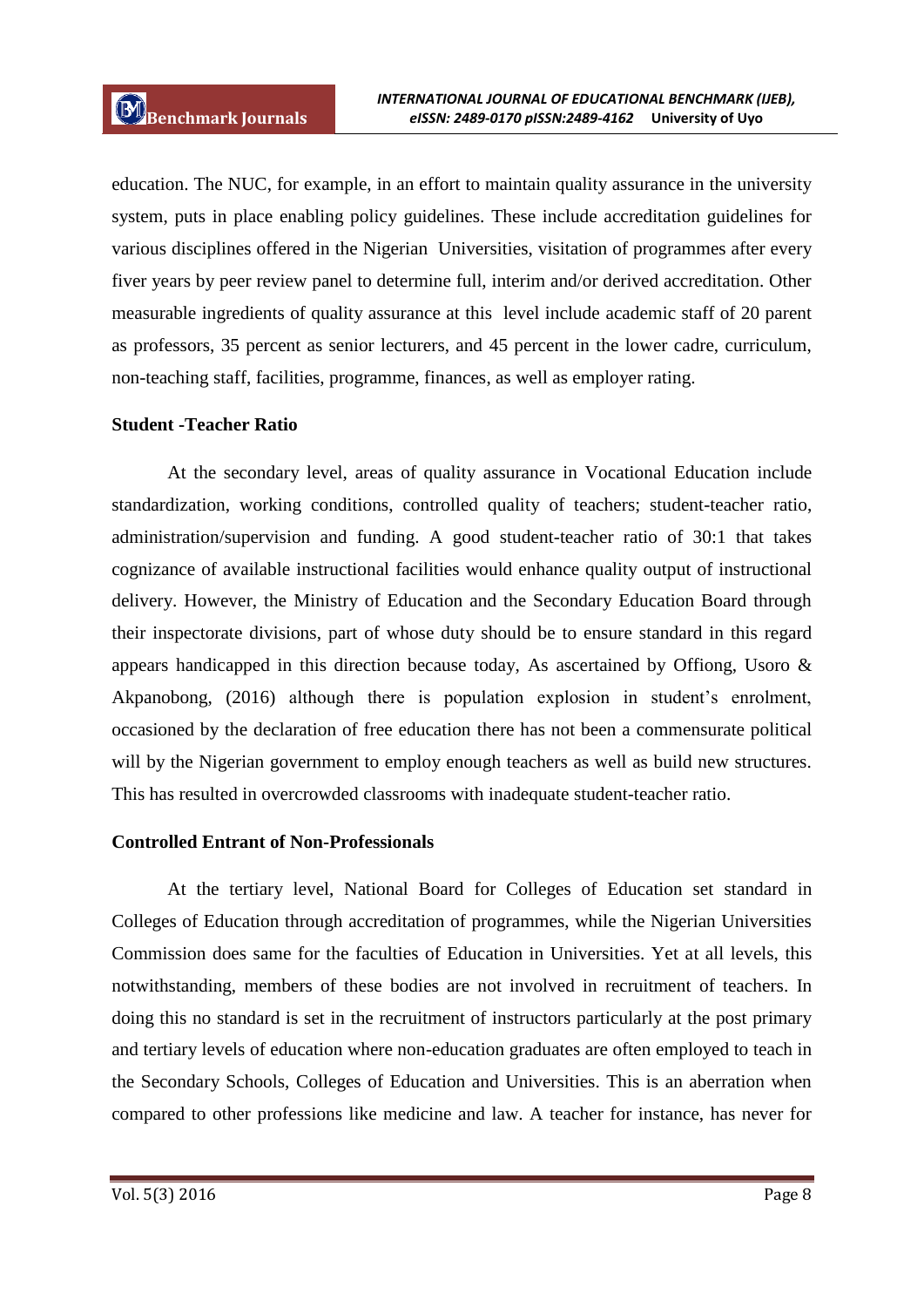once been employed to teach medicine or law if he/she is not a medical Doctor or a Lawyer as the case may be.

At the Secondary school level, though in principle no serving teacher should be below the status of National Certificate in Education(NCE) holders, some people without teaching qualification are still drafted to teach because of political connection while qualified teachers are left to roam the streets. With these, it becomes doubtful if any standards are maintained. Assurance of quality at this level will be addressed when Bachelor of Science degree in Education (B.Sc.Ed), Bachelor of Arts degree in Education(B.A.Ed) or at least Nigerian Certificate in Education(NCE) is enforced as the minimum qualification for teaching in primary Schools. Controlled entrants of non-professional can serve a good purpose for assuring quality in vocational education. For some time now, an irksome issue with teaching is that so many people are birds of passage, using teaching as a stepping stone to some other jobs necessitated by increasing rate of unemployment in Nigeria. This situation becomes worse in private Secondary, Technical, Polytechnic and Universities where there is continuous patronage of quack teachers by proprietors and their continuous retention which has so far spelt doom to the system as well as the products of the system. These people are quacks because they do not possess teaching qualification. At their tertiary levels of education they did not consider studying education because of lack of interest and passion for it. Although these quacks viewed teaching with contempt and disdain while at school, today they perform the role of teachers with no professional qualifcation. Considering the nature of vocational education that deals with skill acquisition, only qualified instructors should be employed to teach. But it is quite pathetic to see that even in public schools when employment opportunities are open for recruitment of teachers, everyone from all walks of life apply and are oftentimes recruited.

 According to Udosen (2004),such are those who turn classrooms into markets for the sale of wares, blouses, shoes, underwear's and sometimes food items, action reminiscent of the business they were used to before they mistakenly found their way into the teaching profession. Similarly, these people masquerading as teachers are associated with all sorts of professional misconduct such as absenteeism, lateness, lack of seriousness, and the likes, most unbecoming of the teaching profession.. This is because these non-professionals lack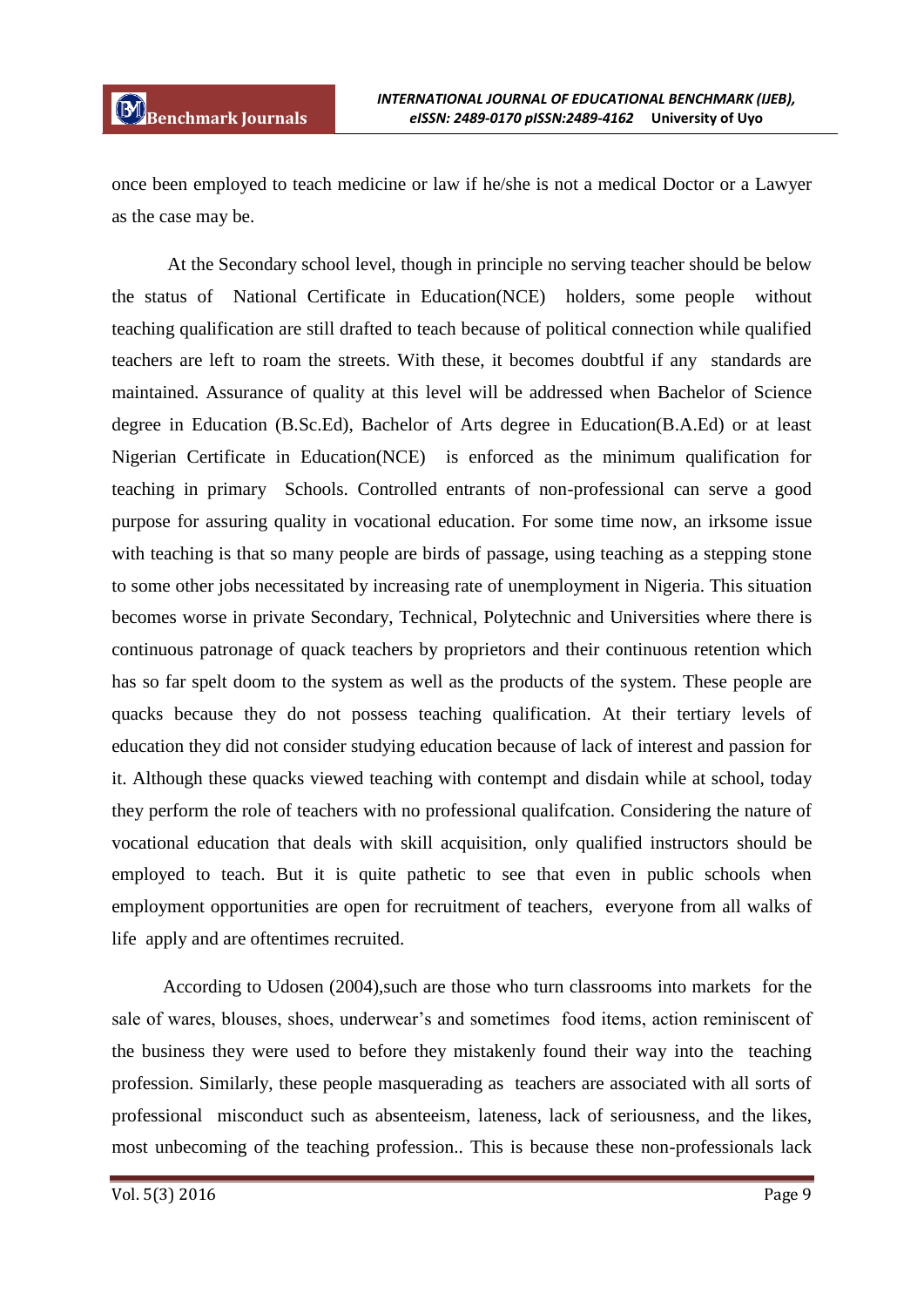the code of Ethics of the Teaching Profession. Most private schools today are owned and run by non educationists. Their teachers are also unqualified. Hence, they lack the wherewithal to operate and subsequently perpetuate examination malpractice as well as turning themselves to examination malpractice centres. The teaching profession should not be allowed to become an occupation for non- professionals or businessmen who establish private schools to get money instead of ensuring quality service delivery. This is a complete contravention of the good intention of the Nigerian government for education as stated in the National policy on Education (FRN2013) and should be considered as corruption of education and professional practice. As it is in other professions, those who really want to become teachers or open schools should be certified by the TRCN as qualified professionals in the teaching profession just as non- professionals are not permitted to operate a Law firm, Hospital or Engineering company.

### **Re-training of instructors**

Refresher course for instructors may also serve to improve standard and consequently assure quality in vocational education especially when they serve as a condition for promotion. This is considered against the premise that most vocational educators, since after graduation, have not been re-trained either through in-school programmes or relevant seminars and workshops despite the fact that knowledge doubles after every ten years. This implies that most vocational educators are operating on out-dated knowledge and does not therefore guarantee quality in vocational education

### **Implications of Quality Assurance in Vocational Education**

No amount of investment in facilities used in teaching and learning will result in qualitative education without improvement in the quality of teachers. This is because the quality of education of any nation is dependent largely on the quality of teachers. The human resources of any country are its greatest assets. The right quality of human resources in the right quality, where appropriately deployed, would be able to convert the country's natural resources to useful products and catapult the nation to prosperity.

Poor quality education could deter or delay the economic social and intellectual growth of Nigeria. It is therefore important for the Vocational Education to establish and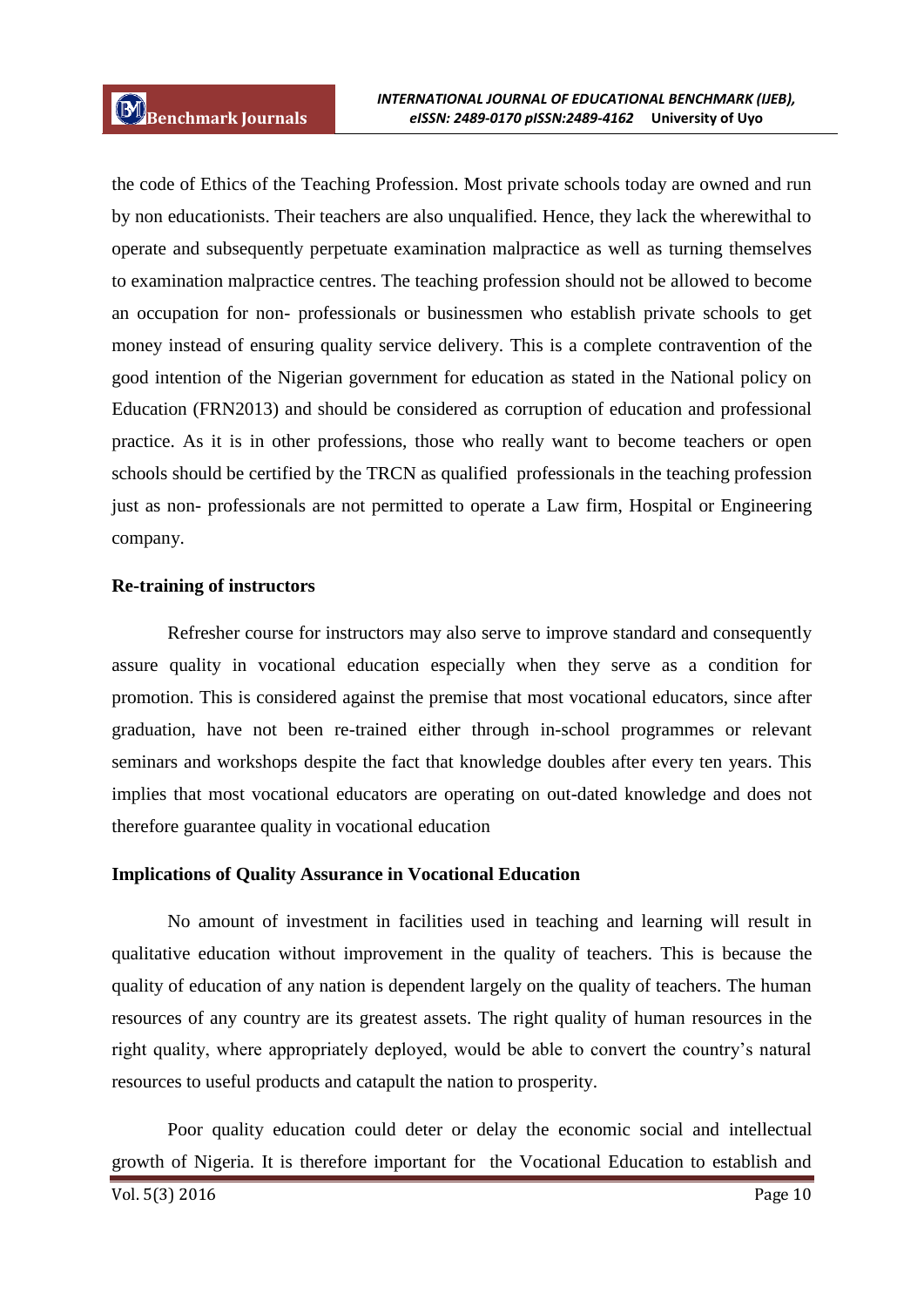maintain sufficient stability to be able to fulfil their mission, not only to continually produce qualitative graduates with the requisite knowledge, skills and attitudes to drive national development, but also to conduct researches that are relevant towards improving the quality of education and the teaching profession.

Globalization characterized by speedy movement of people, goods, services and information, has created a milieu of international competition. For the Nigerian Vocational Education to compete favourably with their counterparts from other countries of the world, and if it is to be counted for national development in the committee of Nations, only the best will suffice. Therefore, the challenge of Vocational Education should be to regain and maintain stability as well as standard as an ingredient of quality. The Ministries, Department and Agencies associated with Vocational Education should also ensure that the corresponding increase and growth in learners' enrolment are in perfect concomitance with quality.

### **Conclusion**

This paper considered quality assurance and assurance of quality of the Vocational Education in Nigeria and observed that from reality on ground. Nigeria's Vocational Education is experiencing difficulties in assurance of quality as could be seen in lack of standardization, entrants of non-professionals, and even public image with multiplier negative effects on its products in terms of skill acquisition, acceptability, marketability and employability in the labour market. It was then concluded that Vocational Education must be adequately and professionally managed for improved pedagogy, quality output and parity with other professions in line with international best practices by the relevant supervisory bodies.

### **Recommendations**

From the forgoing, it is hereby recommended that:

1. Government through the Federal and State Ministries of Education should withdraw approval and close down all private schools owned and run by non-professional teachers to ensure quality service delivery as well as maintenance of the ethics and status of the profession.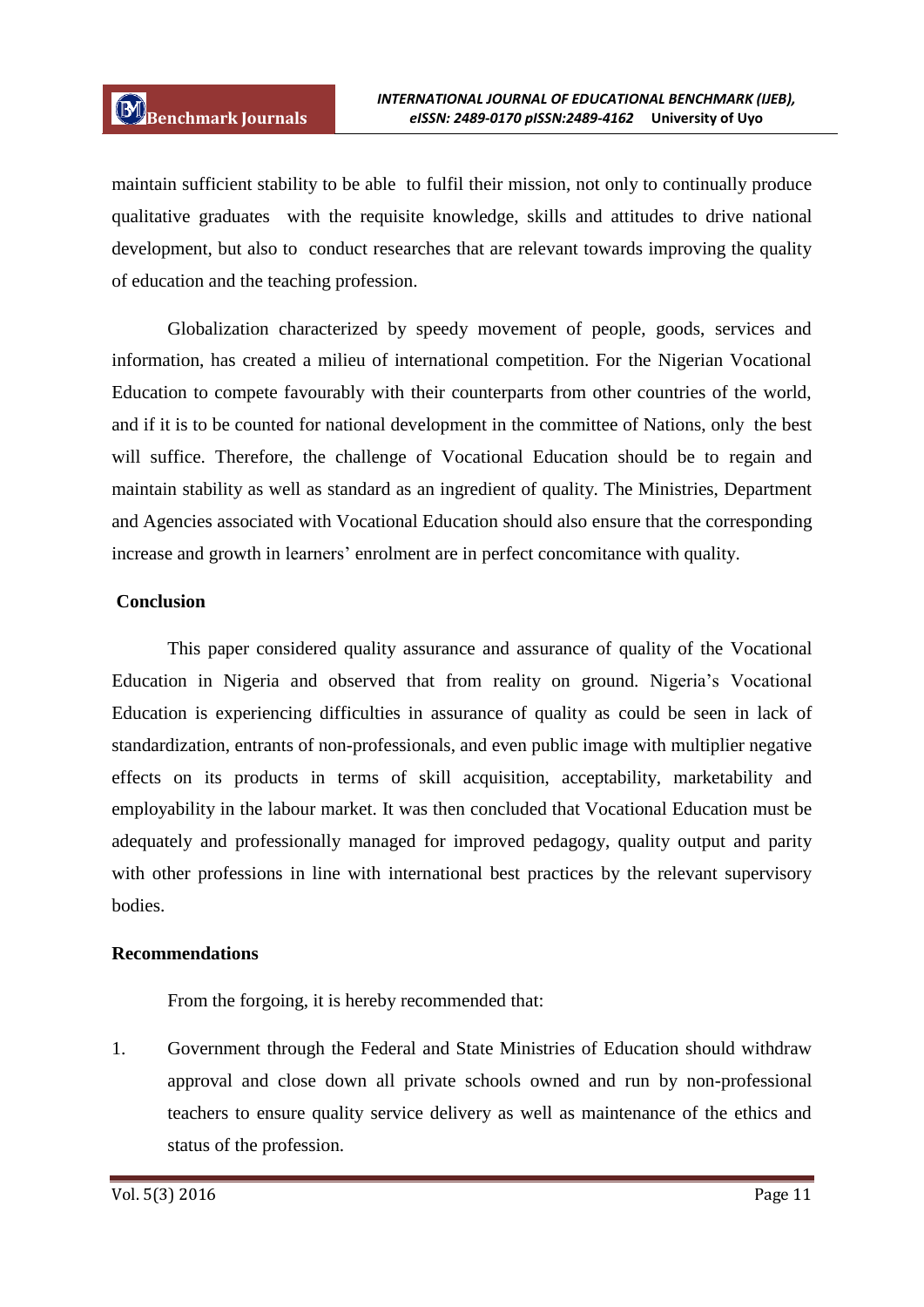- 2. To ensure quality in vocational education,NBTE,NUC,NCCE and TRCN in collaboration with the various State Ministries of Edication should check entrant of non- professionals into the profession and ensure that only qualified teachers are employed at all levels of educational institution.
- 3. The Federal and State Ministries of education should ensure that students enrolment do not exceed the capacity of the available teachers and facilities while ensuring that such teachers are frequently re-trained through refresher courses, workshops and conferences.

### **References**

- Akpan, R. V. (2005), Administrative Strategies to promote quality assurance in both public and private Secondary Schools in Nigerian*. Journal of Educational Administration and Planning, 5 (1), 81-84*
- Ekpo, E. Uwa, C. Uwalaka, U. Bassey, M. O. Isong, U. J. (2013). Quality Assurance and sustainability in Higher Education. A Panacea for Marketing Education in Nigeria. *Journal of Education, Vol. 6. No. 1*.
- Enahowo,J.O (2013). Strategies for achieving and maintaining quality assurance in education: minimum standards and accountability in Nigerian education system. In: B.A. Eheazu U.M.O.Ivowi (Eds.) *Quality assurance in higher education*. Port Harcourt. University press.
- Esib, G. A. (2005) European students handbook. *sib://www.esib.org/project/gap/gahandbook. Downloaded Feb. 11,2016*
- Fadipe, J. O (2000). Education for national development: the millennium option. In: J. O. Fadipe and E. E. Oluchukwu (Eds). *Educational planning and administration in Nigeria in the twenty first century.* London. NIEPA
- FRN (2013) *National policy on education*. Abuja. NERDC press
- Ijeoma, M. E. and Osagie, R. O. (2005), Strategies for quality assurance in higher education. *Nigerian Journal of Educational Administration and planning,* 5 (2) 271-282.
- Ijeoma, V. B. (2005), Human Capital Theory: The Diversity of societies and the problems of *Journal of Quality in Education*, 2 (7) 79 102.
- Inwezerua, V. (2013), *Teachers on the go: A strategic Insight into the power and prospects of a noble calling.* Fly Network Publishers, Lagos.